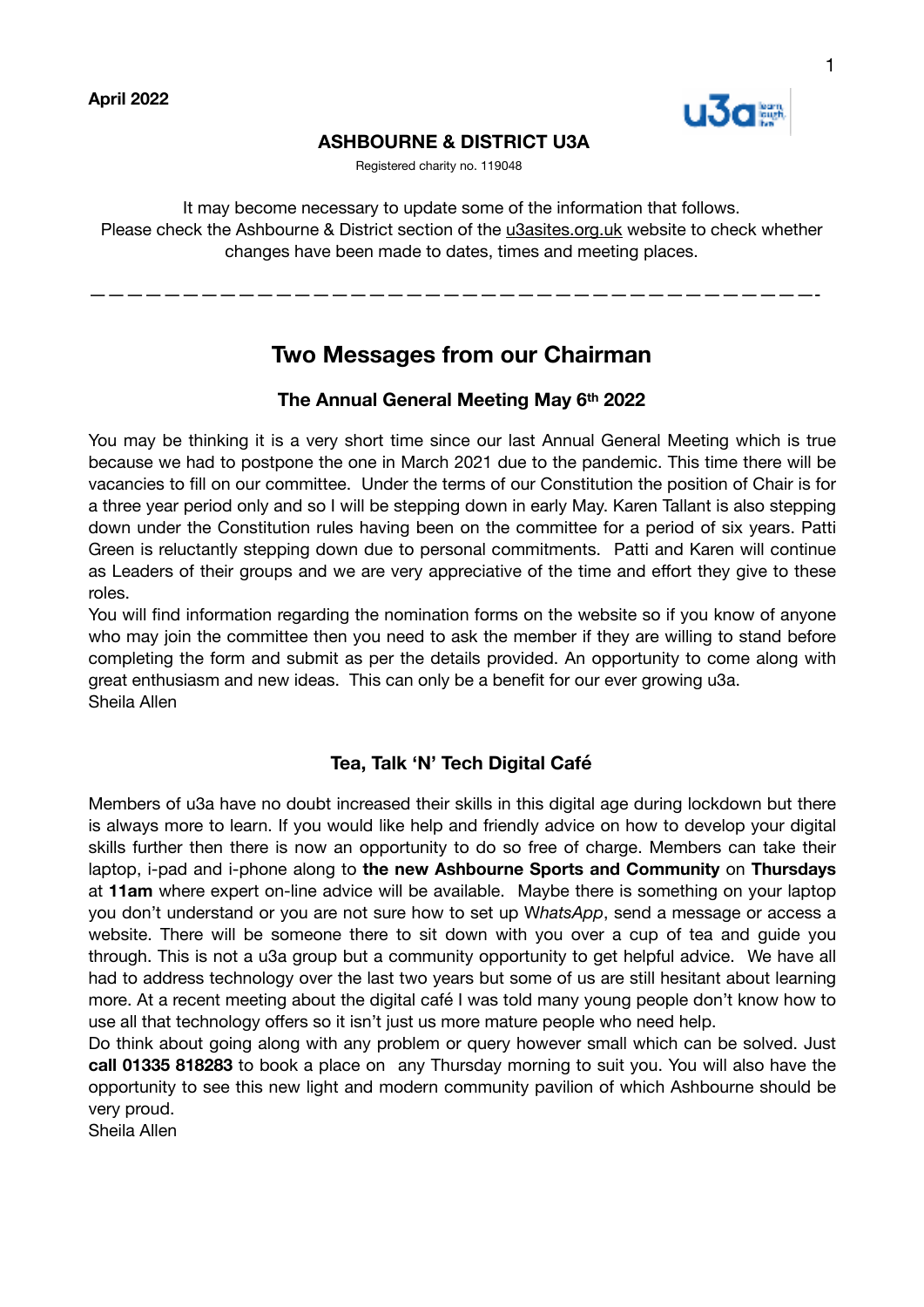# **Monthly Meetings**

# **These are all assuming that we can continue to have face-to-face meetings at 2.30pm at the Elim Church, Waterside Centre**

**Friday April 1st :** Bob Cannell and Les Green: *The Manchester Ship Canal*



The Manchester Ship Canal, often referred to as the Channel Tunnel of the Victorian age, is a magnificent feat of engineering, 36 miles long linking the centre of the industrial revolution, Manchester, to the Mersey Estuary, allowing direct trade to world markets for both import and export of goods of all kinds loaded on ocean going ships. Today's talk tells of the history of the building of the canal, the people who worked on it, the ships that sailed up it, some of the incidents that occurred and some strange visitors, all contributing to the fascinating and continuing story of this great North West waterway.

The talk is delivered by two of our volunteers.

Bob Cannell was born in Old Trafford within sight and sound of Manchester Docks, with close family connections to the Manchester Ship Canal. He was involved in the last years of the traditional cargo ships working in the Manchester Docks and saw the transition to the modern containerisation and larger ships which eventually meant the end for the upper reaches of the Ship Canal.

Les Green was born within 100 yards of Latchford Locks in Warrington. He regularly passed over Warrington's famous swing bridges as he went to the grammar school close to canal and spent much of youth on Latchford Locks watching ships passing.

**Friday May 6th : AGM** and Paula Cornwell: *The Flying Housewife*  **Friday June 3rd :** No meeting **Friday July 1st :** Simon Corble: *White Light, White Peak: part 2, July - December* 

**Last Month's Meeting** 

**———————————————————————————————————————————————-** 

 Around 80 members of Ashbourne u3a attended the March monthly meeting on the afternoon of Friday 4th March at the Ashbourne Elim church, where they heard an interesting and unusual talk by Ms. Katherine Darlington on the subject of *Falconry*.

Ms. Darlington defined Falconry as the art of training and deploying birds of prey for hunting and recreational purposes. Apparently Falconry originated several thousand years ago, probably in either Mongolia or Iran. It is now most commonly practised in the Middle East.

Throughout its history it has been practised by two distinct social groups, the ruling elite on the one hand, for recreation and as a matter of displaying status, and on the other hand by the poor and hungry in order to feed themselves.

 There are three broad groups of birds of prey, she informed us, the first includes eagles, hawks and buzzards, the second includes the various species of falcon and the third covers owls.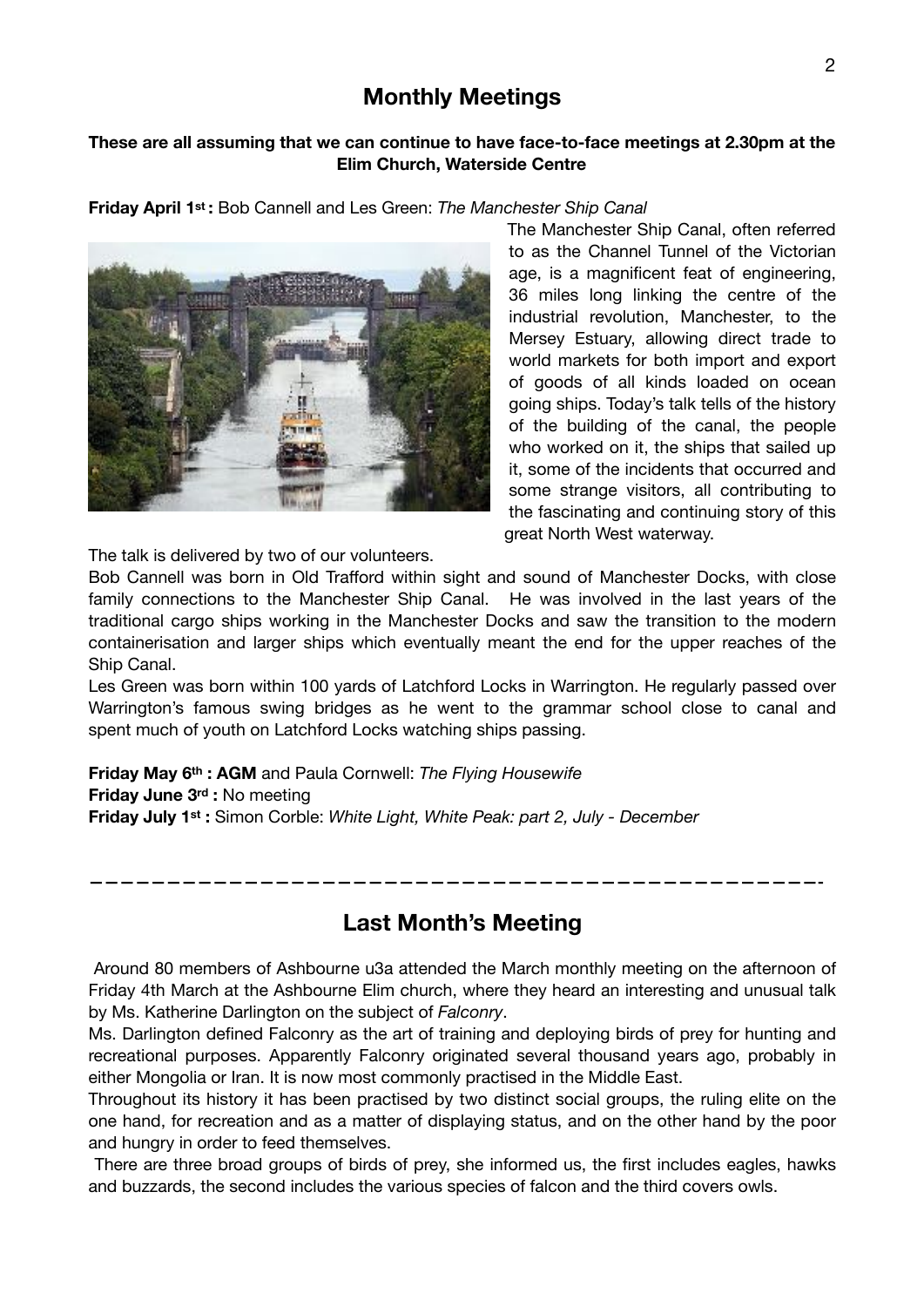Katherine was accompanied throughout her presentation by her own Harris hawk, "Hoss" a rescue bird.

Katherine described vividly how a peregrine falcon could reach speeds of 200 mph in a dive, or "stoop" and showed various photographs of other birds of prey also.

She displayed the essential accoutrements of a falconer, including gauntlets, a hood, anklets and a swivel.

Katherine interestingly pointed out the significant influence that Falconry has exerted on the English language, giving rise to expressions such as "gorge", "under your thumb", "fed up", "haggard" and "hood-winked".

The audience were clearly captivated by what Ms. Darlington had to say, and by Hoss, and there were quite a number of questions at the end.

Philip Aitchison.

**Proposal for a New Group** 

——————————————————————————————————————————-

## **POSSIBLE NEW BOARD GAME GROUP**

Is there anyone out there who, like me, loves to play board games but doesn't get the opportunity as often as they would like? If you would be interested in joining a group to play regularly then please contact me and let me know which games you enjoy. My current favourites are *Ticket to Ride* and *Carcassonne.* If there is sufficient interest we can then determine the format, frequency and location of group meetings.

Sue Edmonds, sue@axgb.com

# **Group Meetings**

——————————————————————————————————————————-

## **ART APPRECIATION**

On the **27th April** we plan to visit the **Nottingham Castle Gallery** to see an exhibition of work by Dame Laura Knight and Caroline Walker. Full details will be given at the group's meeting on the **23rd March** and communicated to members via Beacon in due course. Contact John Barnett Tel: 07503152610 email [j.r.barnett@reading.ac.uk](mailto:j.r.barnett@reading.ac.uk) John Barnett

## **ART- LEARN TO PAINT**

Art - Learn to Paint begins again after Easter on **Tuesday 26th April.** Jean Ross

## **BADMINTON**

The new Badminton Group met for the first time last Tuesday and the turn-out was impressive. In fact, we had to put out a third court. Everyone seemed to enjoy themselves (at least they said they were coming back again!).

We meet **every Tuesday: 09.00 – 11.00** at **The Leisure Centre** and its only £4. It's open to all members or potential members, irrespective of experience. If you don't have a racquet, the Leisure Centre has a few that it can lend to us free of charge.

Its on a "Pay As You Go" basis, so you don't need to attend every week. Equally, don't feel you have to stay for the full 2 hours. It's very flexible and meant to be enjoyable and sociable yet providing the option for regular players to get a game.

All I ask is that you let me know by **Sunday evening**, by e-mail to: khbarclay@hotmail.com, so I can get a feel for how many will be coming along and if necessary, book an additional court.

Look forward to seeing you next Tuesday.

Kevin Barclay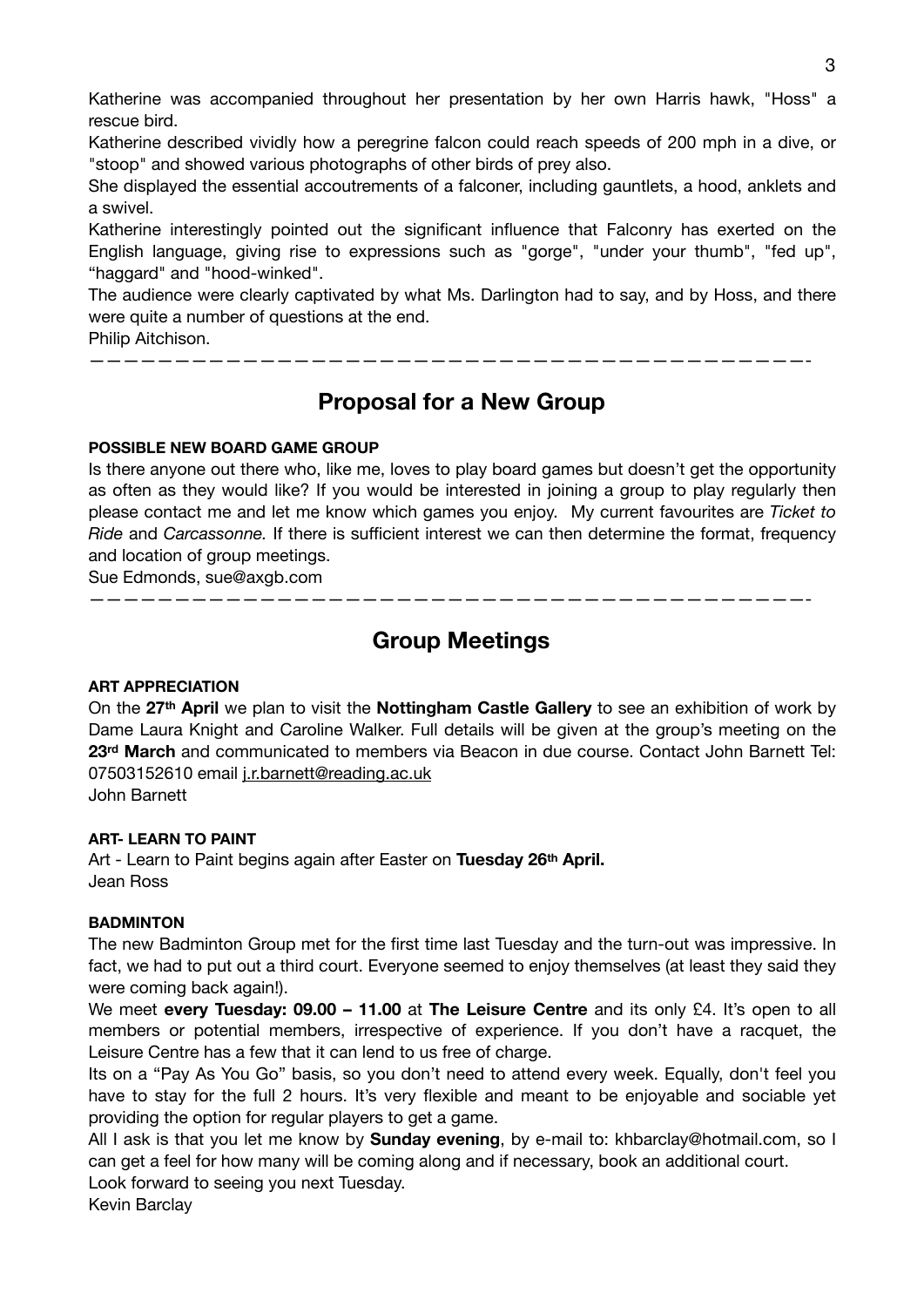#### **BEGINNERS' BRIDGE**

These classes are held at **The Bridge Restaurant** every **Monday** afternoon from **2 p.m. to 4 p.m.** and will continue to be held during the course of the year. Anyone wishing to come to these can contact me at kpatdixon@yahoo.com or ring me on 01335 342 016. Pat Dixon

## **CHATTER**

The Chatter Group met for the second time at the Gallery Café for coffee, cake and lots of chatter. Members welcomed the idea of offering alternative coffee, lunch or afternoon tea. I have now booked for an informal lunch at **The Royal Oak**, **Nr Mayfield** for **Thursday 14th April at 12 noon**. Members who have already shown interest or attended the group will receive a menu via email. Anyone unable to access the internet please contact me by phone to discuss your menu choices. Places will be limited so do confirm as quickly as possible if you would like to come along. We welcome male members too! Sheila Allen

**CHOIR** 

Calling all Gentlemen:

The choir would like to recruit new gentlemen members. Of course ladies, particularly altos are welcome, too. So come on boys, give us a go, its great fun and good for your health, too.

The choir sings a wide variety of music including songs from the shows, traditional and folk songs and popular classics. The atmosphere is nice and relaxed with a break for tea, biscuits and a natter and is quite a social occasion. We have a mix of singers from beginners to the experienced, but the most important thing is that everyone feels they can contribute and everyone feels comfortable and enjoys themselves.

We meet **every other Thursday** with the next practices on **April 14th and 28th** at **Wyaston Village Hall** at **2.00pm.** 

Martin Winfield: 01335 346278

## **CRAFT**

We are not holding a meeting in April (it would be Good Friday) but hope some of you will make your way to the Uttoxeter Quilt Show which is on 22nd, 23rd and 24th April from 10am to 4.30pm it's always interesting.

Our **May 20th** meeting will be a Swapshop - so get sorting through your stash and see what you don't need but might be just the thing that someone else is looking for ! Jill Smith

## **CREATIVE WRITING**

We met face-to-face at last but, for various reasons, we were an exclusive group of five but we really enjoyed getting back normal. We met at Elim where it was incredibly sad to see all the parcels stacked up to send to Poland for the Ukrainian people who have been made homeless and stateless.

Our subject this time was *The Test.* I had thought that most people would write about their driving test but not so, one member had even set a test for the rest of us. Ingenuity never fails to surprise. Our next subject is *What a Surprise* which should bring forth a variety of surprises.

If anyone would like to 'test the water' by coming along, our next meeting is at **2.00pm** on **Thursday 24th March** at **Elim**.

Pat Hall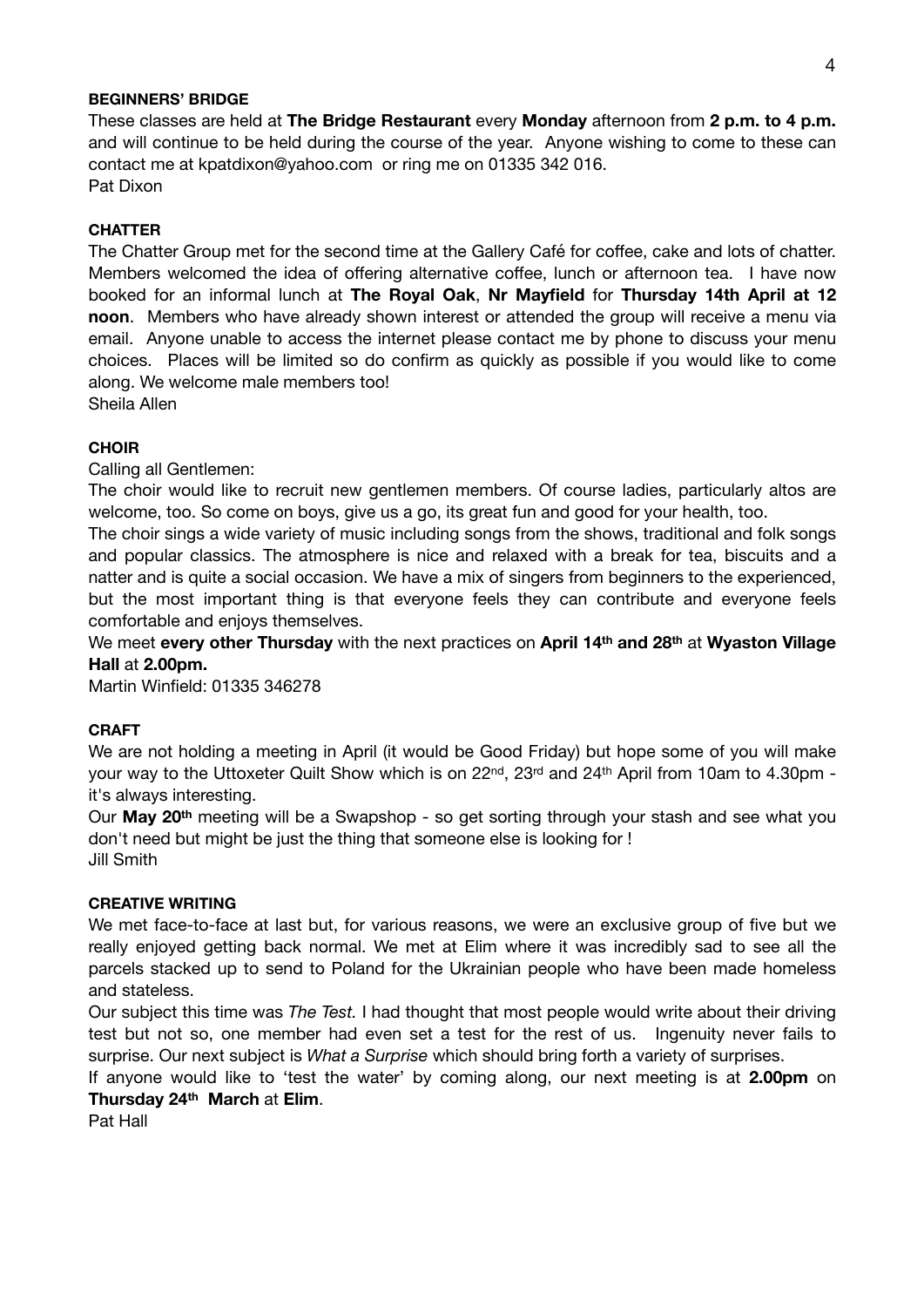## **CURRENT AFFAIRS**

It's difficult to describe Bob Hodgson's qualifications, skills and experience without using very long words. For example, he is a world-renowned expert in "the quantitative analysis of actual economic phenomena based on the concurrent development of theory and observation, related by appropriate methods of inference". Putting it more simply, he's a problem solver, been doing it for 40 years, in 70+ countries, for multi-national businesses and governments. He corrects mistakes and devises solutions. Monumental change (e.g, the knock-on effects of the fall of the USSR in 1991) inevitably creates chaos. Bob's good at chaos. His talk to 17 of us at our March meeting was outstanding. He had us fascinated and entertained - and he didn't use any long words!

This was our first meeting face-to-face for two years: it was lovely to be back together again after so very many Zoom sessions.

On **14th April,** Vic Needham will lead us in considering the future of the BBC in the light of the recent announcement by the Culture Secretary about the licence fee. This is likely to be a lively debate.

David Holt

## **CYCLING**

Once again the weather was kind to us and seven riders enjoyed a circular route from Waterside with lunch at the Crown Inn, Marston Montgomery. We were intending to ride from Minninglow but some of the trail was closed for maintenance.

The next ride is on **21st April** starting in **Ashbourne** and taking us to Buttermilk Coffee House, Brailsford for lunch.

See website for more details.

Doug Billings

## **DISCO DANCING & SOCIAL GROUP**

Thanks to all those who came to our first disco. I hope you enjoyed it as much as I did. We are now looking forward to our next event, which will be on **Friday March 25th** at **Wyaston Village Hall.**

After the last disco I asked for feedback from those who went, as we wanted to improve everyone's enjoyment of the evening. From the suggestions given there will be a few changes.

The disco will now start at **7.00pm and finish at 9.30pm.** As we want to make the evening more of a social occasion, we will have a break half-way through to have a breather & be able to mingle & talk.

The DJ is happy to take requests on the night but the internet is not too good at the hall so, to ensure he plays the music you want to hear, please let me know your playlist before the day.

As usual, please bring any drink & refreshments you would like to consume to make the evening go with a swing.

Please let me know if you would like to come, as numbers are important at the moment. Don't forget friends, who are not members of u3a, are welcome on their first visit. They can always join up afterwards when they want to come again.

Tel 07702 382709 Email triciabarclay@hotmail.com Tricia Barclay

## **FAMILY HISTORY**

The majority of members in the group seem to feel that we get more out of a session on Zoom than if we meet in person. However, some of the newer members would like to meet up in-person with the other members. So we are trying to organise a one-off in-person meeting, probably in May,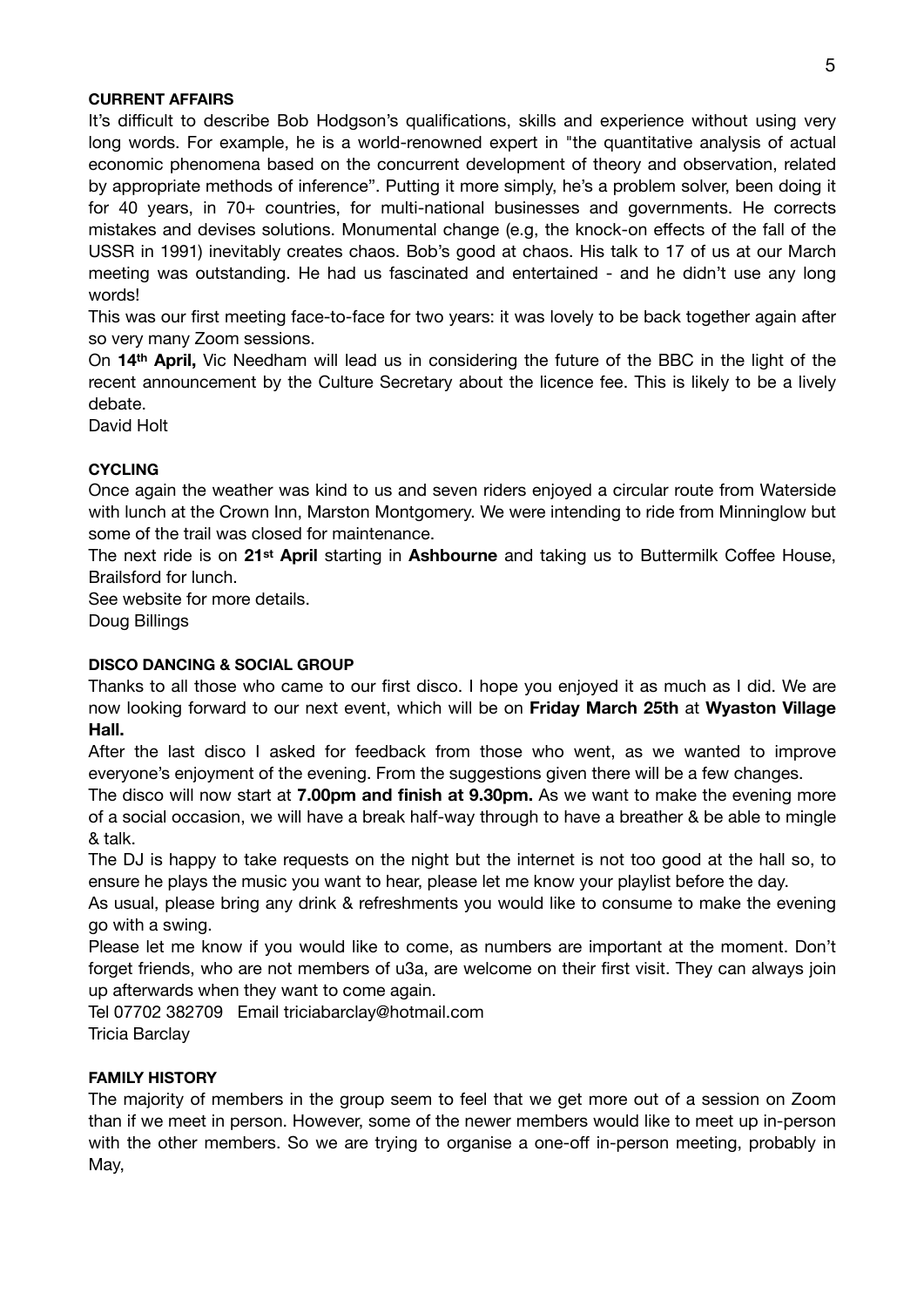We usually meet on the **second Thursday of the month** at **2.30pm**, and the April meeting will be on **14th April on Zoom**. However, exceptionally, the May meeting will almost certainly be on the **first Thursday**, which is **5th May**.

For more information about the group please contact me via the blue envelope on the website or by email to tiano121@btinternet.com or leave a voice message on 079 9981 7759. Vivien Tiano

## **FRENCH**

At the moment we are still meeting on **Zoom**, but we are aiming to have some in-person meetings, possibly from April onwards, and over the summer months, before re-appraising the situation in the autumn.

The improvers meet on the **1st and 3rd Mondays of the month at 2.30pm.** Unfortunately, their sessions are going to be disrupted over the next few weeks by various Bank Holidays. They usually prepare a short piece on a given subject to tell us about at a session, and we try to do some grammar. When we meet in person I like to do pair work with the group, but that isn't possible on Zoom, so it will be an advantage if we get back together.

The advanced group meet on the **2nd and 4th Mondays at 2.30pm.** They do some grammar, talk about a given subject or a subject of their own choice, and the last half hour is used to work on the book we are reading, currently *Arsène Lupin, Gentleman Cambrioleur.*

There is room for new members in both groups. For more information about the groups please contact me via the blue envelope on the website or by email to tiano121@btinternet.com or leave a voice message on 079 9981 7759.

Vivien Tiano

## **GARDENS**

Organisers Patti Green 07720 812278 sidewaysw@aol.com and Sue Dandy 01335 345157.

• **Dunham Massey** visit **Monday 25th April 2022** - still limited places left on this trip.

Depart **Waterside** (meet near Majestic) **09.30** Leave Dunham 3.15. Back in Ashbourne about 5. Comfort breaks on journey. National Trust members free entry, non-members £7.60 pp.

Transport fee £15 pp. House, Spring flowers in gardens and parkland walk. Two cafés.

• **Morton Hall Gardens** and **Webbs of Wychbold Garden Centre May 18th 2022 –** places available. Depart **Waterside** (meet near Majestic) **09.15.** Formal tour at 11am followed by a quiche (or alternative) light lunch with tea and coffee. We will visit Webbs Garden Centre at Wychbold in the afternoon on the way home. Webbs, Wychbold is one of the biggest garden centres in the UK and has been awarded Garden Centre of the Year by the Garden Centre Association three times!

Other Trips – contact Organiser:

- Possible Extra Trip: Bodnant Gardens 22<sup>nd</sup> June expressions of interest please
- Newby Hall: Wednesday June 8<sup>th</sup> near Ripon. Booking list open
- Felley Priory: Tuesday July 5<sup>th</sup> near Worksop. Booking list open
- Southport Flower Show: Friday 19<sup>th</sup> August expression of interest please

Patti Green

## **GERMAN**

The combined Improvers and Intermediate German group continues to go from strength to strength and at the moment we are concentrating on the German attitude to the EU and the euro. This is part of our *Willkommen* course, which is proving to be quite challenging but very rewarding. After our cup of coffee and chat, we turn our attention to our detective novel *Des Spielers Tod,* which everyone is enjoying. We have returned to face-to-face meetings in Wyaston Village Hall. The ad hoc basic German grammar group is also making excellent progress and will continue with Zoom meetings for the time being. We are always happy to welcome new members.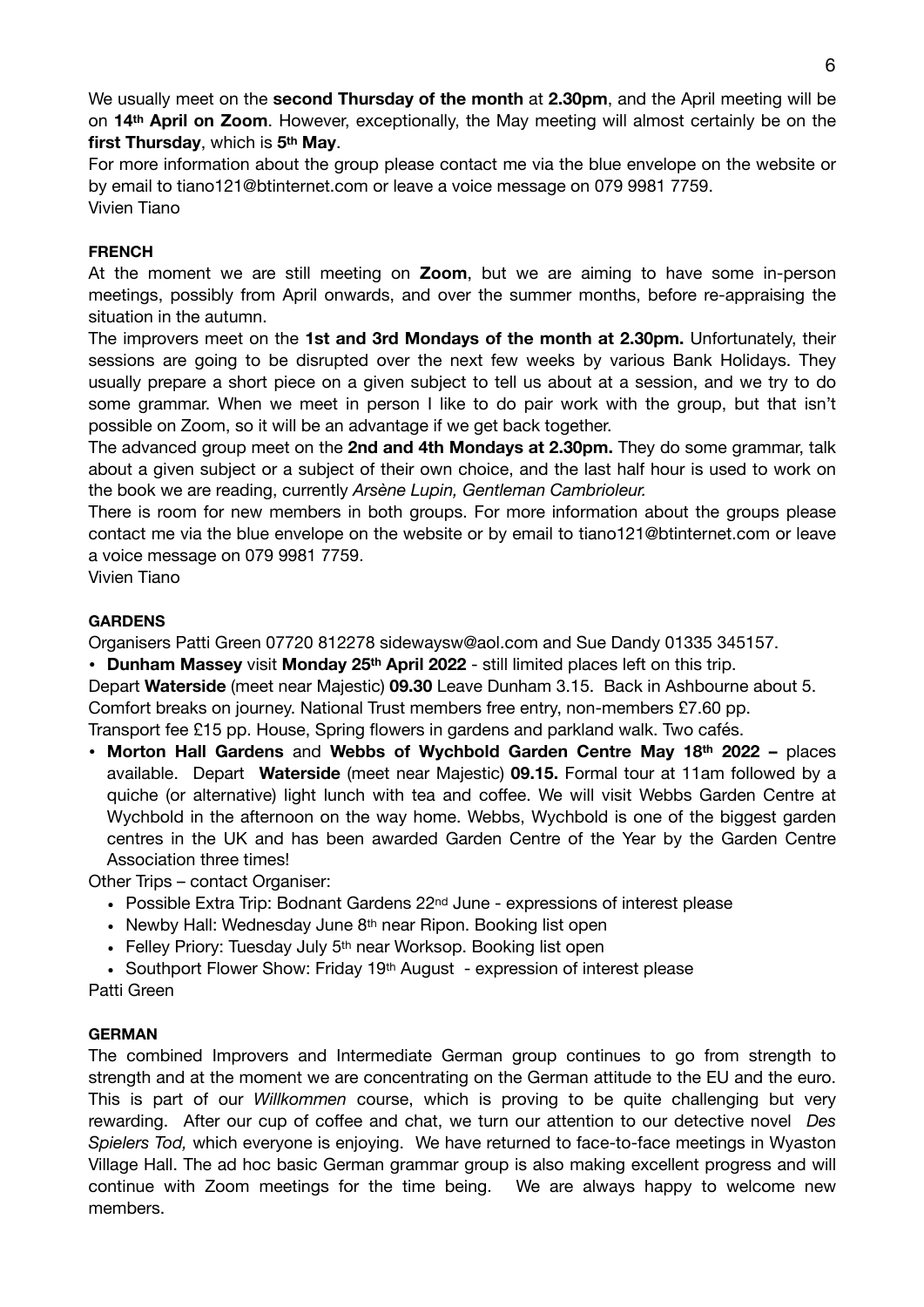Visit the website to see the dates of the next meetings. Rhona Hunt

#### **HIKING**

On **Tuesday 19th April** we will be walking from **Ashford in the Water.** There is road parking opposite the church, or a public car park very nearby with an honesty box and loos. (SK194697). We will start walking at **9.30am**. As usual, please let Judy know of your intention to walk. Judy Harrison

## **LANDSCAPE AND HERITAGE**

The April meeting will be on **Friday 29th April** as the third Friday is Good Friday. Jane Whitaker will be our speaker at **10.30am** at **St Oswald's Church Centre** in **School Lane,** Ashbourne DE6 1AN.

Her talk will be *The Contest of Sophistry with Truth* - how early 19th century elections were carried out in Derby and Derbyshire, and the involvement, not only of the local landowning gentry, but also of the ordinary men and women in the corrupt practices leading up to the 1832 Reform Act. She says that this is surprisingly fun, and gives a most unexpected insight into local social and political life.

Bookings are now being taken for the guided visits to **St Giles Church Cheadle** (Pugin's Gem) and **Cheddleton Flint Mill** on **Friday 20th May.** Please contact me if you would like to come. pamela@boura.org

Pamela Boura

## **LINE DANCING**

We dance at **Yeldersley Hall** on **Monday evenings** from **7 - 9pm,** concentrating on beginner level dances. It's all very light hearted and good for the brain as well as the body. If anyone would like to join us then please contact me.

Sue Edmonds, sue@axgb.com

#### **NATURAL HISTORY**

By the time you read this we will just have visited Staffordshire Wildlife Trust's Tucklesholme Nature Reserve near Barton Marina.

April sees us at **Attenborough Nature Reserve,** hopefully to see lots of their wonderful wildlife of all kinds, flowers, butterflies and birds. We have a trip most months, **usually on the 3rd Thursday,** full details are on our page on the website and on the events calendar. All are welcome, we operate a car sharing scheme at present for those who prefer not to drive.

Sheila Crawley 07968 310255

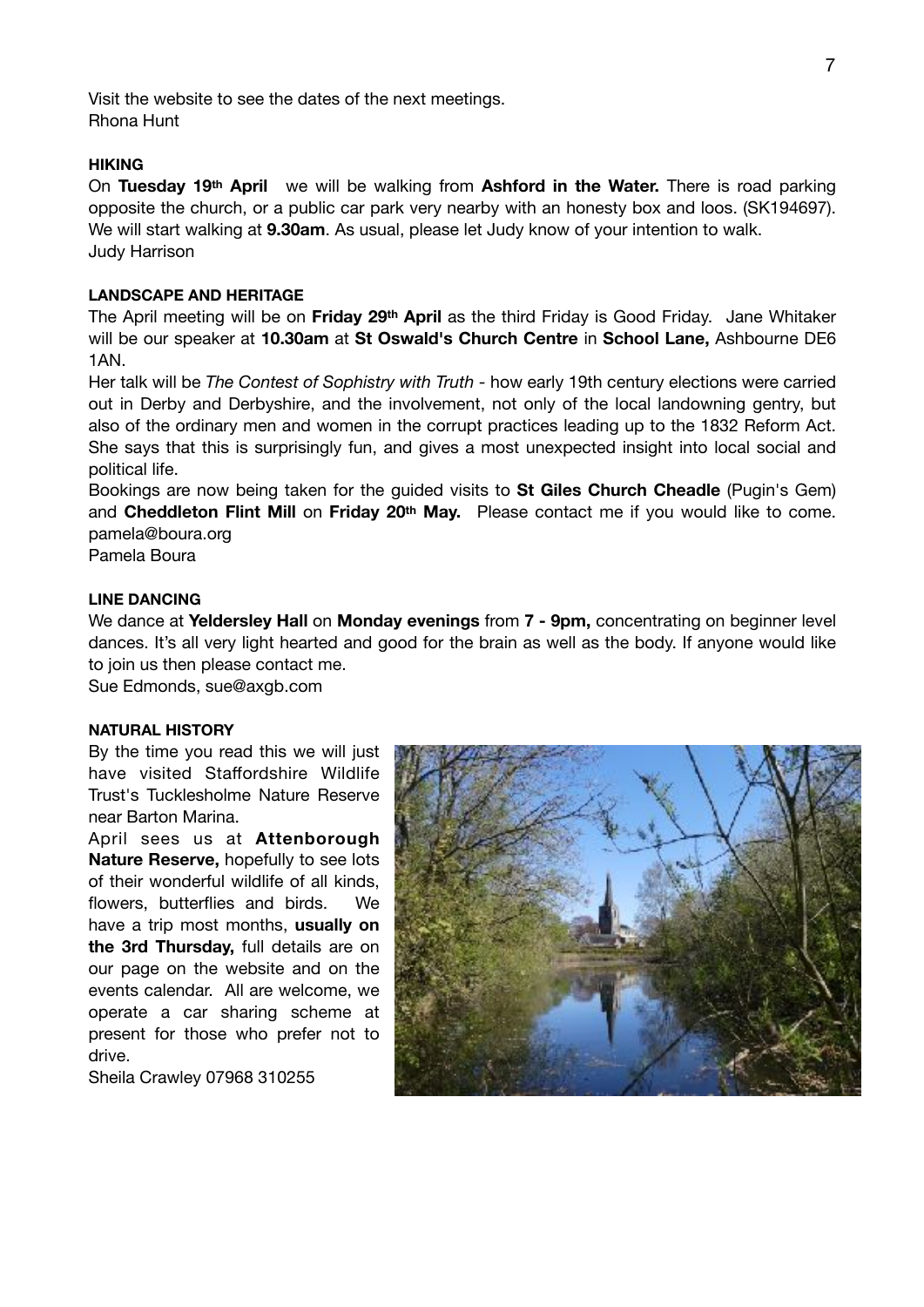#### **PETANQUE**



We play **every Tuesday and Wednesday at 11am** at the **Red Lion** at **Hognaston**. Members play as frequently as they choose, some every week, some bi-weekly and some less often. All are welcome, full details on the website.

Sheila Crawley 07968 310255

### **PHOTOGRAPHY**

March's meeting was another great meeting held at Mayfield Memorial Hall. The theme was *Texture*, which produced a real variety of photographs from the members and a photograph from each member can now be seen on the website.

Next month's meeting will be held at **Mayfield Memorial Hal**l on **Thursday 7th April** at **10:00,**  when the theme will be *Tools of the Trade.*

New members are always welcome.

John and I look forward to seeing you all at the meeting.

John (john.green122@outlook.com)

Helen Bluff (helenbluff@btinternet.com)

## **SCIENCE & ENGINEERING**

## We are now meeting in **Wyaston Village Hall** on the **last Thursday of the month** at **10.15pm for 10.30 start.**

At our February meeting Dave Billings CEO of *Tornado Motorsport* gave us a presentation *Building a Tornado*. This was a very interesting introduction into the development of a special Land Rover for off road racing. Dave showed us via CAD drawings how the special Tornado was developed for Guy Martin's recent program on Channel 4's *Guy's Garage*. Dave then went on to show us how he had developed a model kit of the famous word war two bomber: *The Lancaster.*  Following the presentation we all moved outside to look at and ask questions about a Tornado Land Rover that Dave had brought to our meeting. I think that this would have gone on a lot longer if it hadn't snowed!! Our thanks to Dave for taking the time out to tell us about this form of motorsport.

Our next meeting is on **Thursday 31st March**: **a visit to Taylor's Bell Foundry** in **Loughborough** so there will not be a meeting at Wyaston Village Hall.

Please note that this list is now closed. If you would still like to come, a reserve list has been established.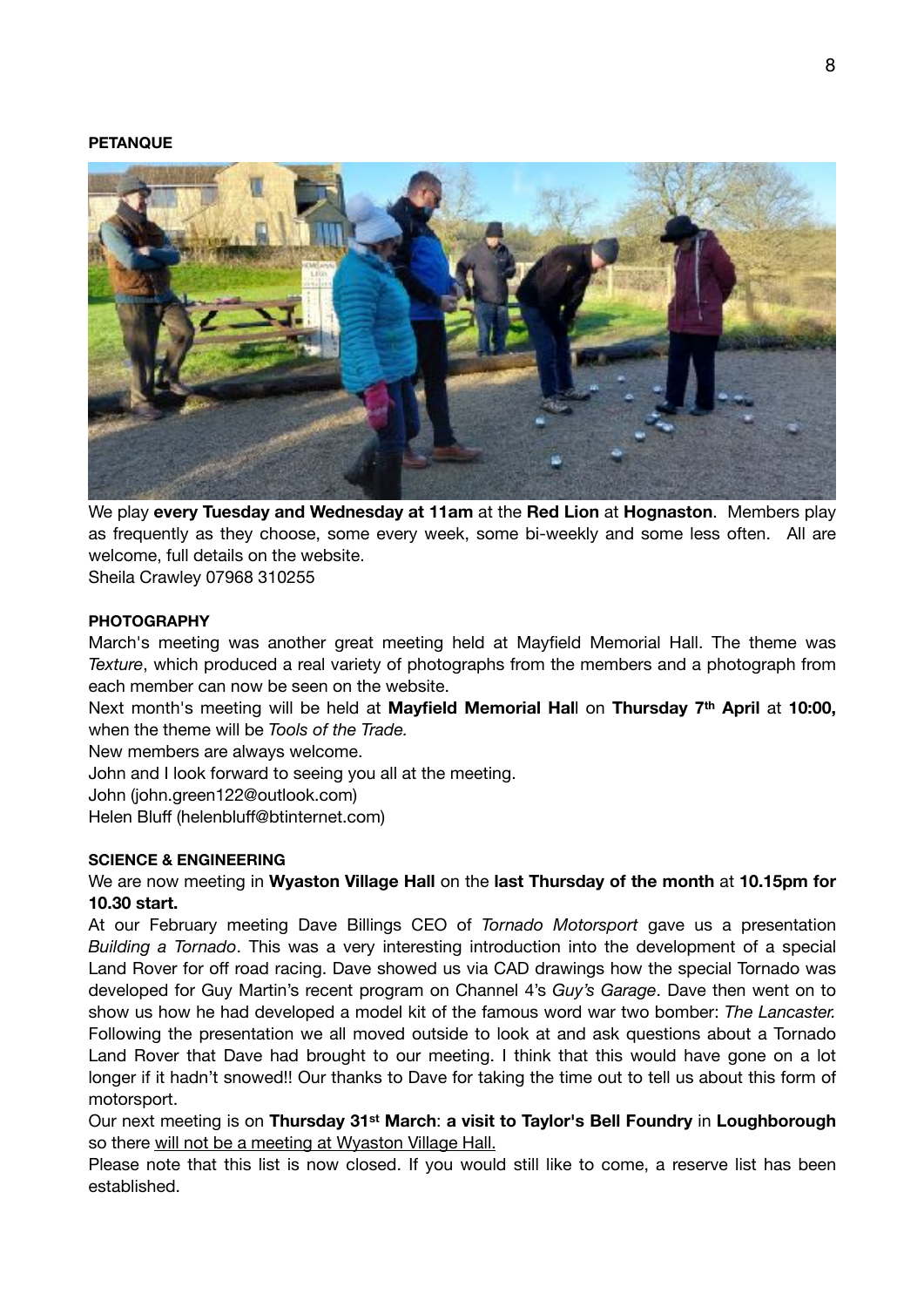Future meetings:

• **Thursday 28th April:** Harry Keeling from Rolls Royce will be giving a presentation: -*Small Modular Reactors – producing Carbon free electricity*

Because of this subject's interest now, this presentation is open to all u3a members please e-mail me using the blue envelope on the website if you would like to attend.

- **Thursday 26th May:** Roger Alton will give a presentation: *His Majesty's Airship R-100 designed by Barnes Wallis BSc - Innovator Extraordinary*
- **Thursday 30th June:** Roy Atkinson will give a presentation titled: *Recovery of Canadian Oilsands*

All u3a members are welcome to join us, for more information please contact me via the blue envelope on our page in the Ashbourne & District u3a website.

Tony Walden

## **STROLLERS**

Strollers continue their walks with healthy numbers turning out despite the wet weather. There is only one walk planned for April because of the Easter holiday: **4th April Minninglow.**

It is a 3 mile level walk along trail. Spectacular views and interesting history. Time could be made for anyone, who wishes to go up to the top of Minninglow. Refreshments at the campsite.

Meet outside **Halfords** to take the **Derby connect bus** to Minninglow leaving at **1.30p.m.** prompt – returning at 4.00p.m. approx.

Please let Karen know if you wish to join the walk. The first 15 to reserve a seat can go by bus. Then drivers please help with car share.

Contact Karen Tallant: Tel: 01335 345122 Mobile: 07411430763



Walking from Mappleton Road, March 7th

#### **THEATRE**

The next theatre trip will be on **19th May** to see the comedy, *Ladies of Letters,* at **Derby Theatre**  starring Tessa Peake-Jones and Gwyneth Strong (both of *Only Fools and Horses*). The cost of the ticket & coach transport is £34. So far 25 members have reserved tickets. However, unless at least 3 more members reserve tickets, the trip will not be financially viable. The deadline to reserve & pay for tickets is midnight on **1st April.** 

The following trip will be to see *Billy Elliot* at **Curve Theatre, Leicester** on **21st July**. The cost of the ticket & coach transport is £51. So far 12 members have reserved tickets. The 35 tickets will be sold on a first come, first served basis. The deadline to reserve & pay for tickets is midnight on **29th April**. We appreciate that members may be unwilling to commit so far in advance, but unfortunately the theatre insist that they can only allow us a provisional reservation of tickets until then. This trip will only be financially viable @ £51 if most of the 35 tickets are reserved, although a coach load of 28 might viable at no more than £53.